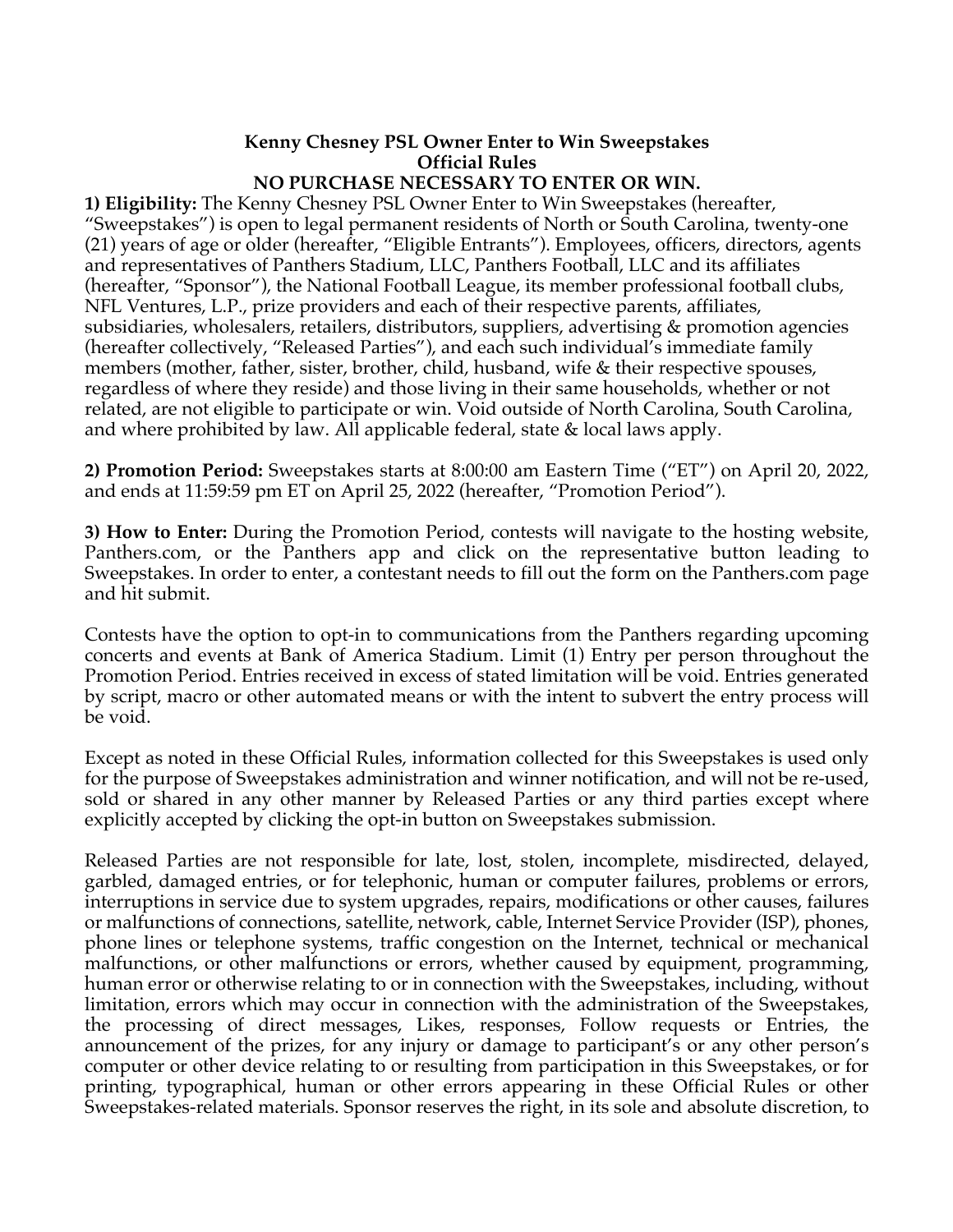void any Entries or Follow requests of entrants and disqualify such entrants whom Sponsor believes have attempted to tamper with or impair the administration, security, fairness or proper play of this Sweepstakes and/or who are in violation of these Official Rules.

**4) Winner Selection/Judging:** Winners will be randomly selected for available ticket inventory at the end of the promotion period. Winner determination will be conducted by Sponsor no later than April 26, 2022. Odds of winning a prize depends upon the total number of eligible entries received.

By entering, entrants agree to be bound by these Official Rules and to the decisions of the Sponsor and judges, which will be final and binding in all respects. The potential prize winners may be required to execute and return an Affidavit of Eligibility, Liability and (where legal) Publicity Release as well as any other documents required by Sponsor within one (1) day of issuance of notification. Non-compliance with the foregoing or with these Official Rules in any way, the inability to contact any potential winner (as specified above), any potential winner's rejection of his or her prize or return of prize or prize notification as non-deliverable may result in disqualification and, at Sponsor's discretion, the awarding of the applicable prize by selecting an alternate potential winner in a random drawing from among all remaining eligible entries received.

## **5) Prizes**:

-Up to four (depending on form selection) tickets to Kenny Chesney concert on April 30, 2022 at Bank of America Stadium (\$50 value per ticket)

Prizes are awarded "as is" without any warranty or guarantee, either express or implied by Sponsor. All prize details are at Sponsor's sole discretion. Costs and expenses associated with the acceptance and use of a prize not specified herein as being awarded, including, but not limited to, federal, state and local taxes (if any) are each winner's sole responsibility. Travel and accommodation expenses to and from Bank of America Stadium is not covered in prize winning.

**6) Miscellaneous:** No transfer, assignment, cash redemption, or substitution of a prize is permitted except by Sponsor who reserves the right to substitute a prize (or applicable portion thereof) with one of comparable or greater value, at its sole discretion. Entrants agree, by entering, that 1) Sponsor and its designees may use (unless prohibited by law), entrant's name, city and state of residence, photograph and/or likeness for advertising, trade and/or any other purposes in any media now or hereafter known throughout the world in perpetuity, without further compensation, permission or notification, 2) Sponsor reserves the right to conduct a background check and entry in the Sweepstakes constitutes entrant's permission for Sponsor to conduct such background check, provided that, to the extent additional authorization is necessary under law, entrants shall authorize such check. Sponsor reserves the right (at its sole discretion) to disqualify any entrant based on the results of the background check or failure of the entrant to properly authorize such check, and 3) the Released Parties shall have no liability and will be held harmless by entrant for any claim, action, liability, loss, injury or damage to entrant or any other person or entity, including, without limitation, personal injury or death to entrant or any other person or damage to personal or real property, due in whole or in part, directly or indirectly, by reason of the acceptance, possession, use or misuse of a prize or participation in this Sweepstakes. Sponsor reserves the right, in its sole discretion, to modify, suspend, and/or terminate this Sweepstakes (or portion thereof) for any reason, including should virus, bugs, non-authorized human intervention or other causes corrupt or impair the